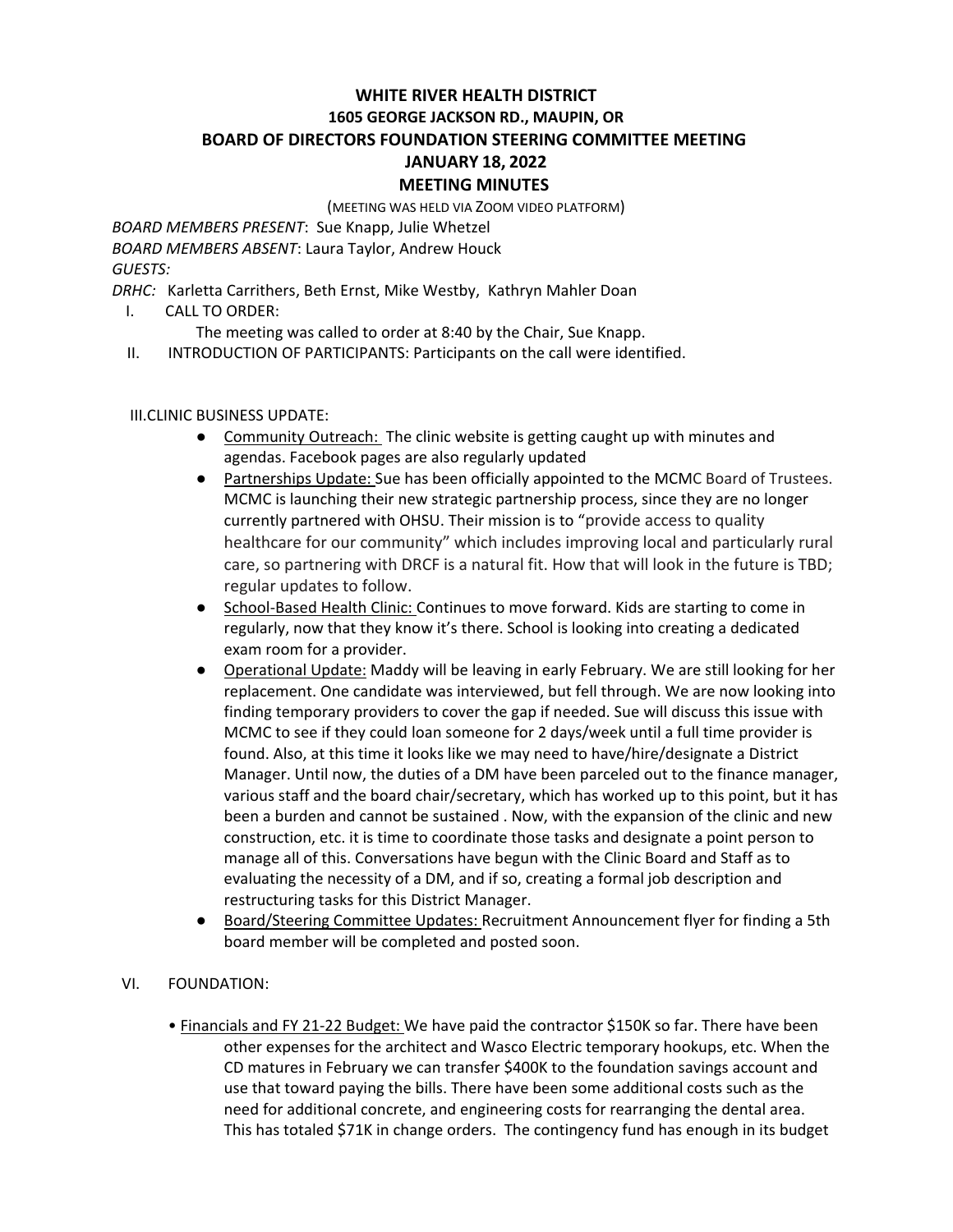to cover this. Another concern is that FFE medical and dental together will total \$400K, which is more than our original estimate. We are working on grants, discounts, and donations of gently used equipment to cover this.

•Loan update: the loan still hasn't closed. Sue is working with Amerititle to expedite the process if possible.

•Federal Funding: (Congressionally Directed Spending). This is still delayed in congress. To recap: We had received notification that we were going to receive 1.3 Million in federal funds. There is a possibility that we may get funded in the next session on February 18. Or, they may delay the budget process . A delay may extinguish our ability to use the funds for new construction, which is the restriction placed on funding. Mike Westby says that the most likely scenario is that they'll choose to do some sort of budget reconciliation and the money will come through later in the year. If so, we would only be able to use it to pay expenditures going forward from the date we receive it, which would likely be after most of the construction has been paid for and FFE ordered. It could be applied to the remodel of the old building.

•Donors: We received some donations in response to our end of year appeal. Sue has done thank you notes. Sue suggested (as rest of those in attendance agreed) that we do a "6 month update" letter at the end of June to show where we're at and as a follow-up to the Hard Hat Tour Event planned for early May. There are other potential sources of funding that we need to explore and tap into more deeply: We should set up a PayPal account or link an email address to paypal so that donors could immediately click and pay. Related ideas: We could set up direct deposit to the Rivermark account, set up a QR code linked to a donation account, and further instruct donors how to donate through our existing AmazonSmile and GoFundMe accounts. One other need is that we should research the big-pocket potential donors in the area in preparation for our Hard Hat tour fundraiser in May.

•Memorial Donations: and naming opportunities: How shall we use those? Bricks? Blocks? Plaques? Signs? Rooms? Mike and Beth will create a menu of naming opportunities and price them according to the economy of scale in our market. This will roll out at our fundraiser in May.

•Grants Update: Sue and Beth updated the group on the status of the following grants:

Ford Foundation: application is in. We are asking for \$500K

Collins: \$150K applied for

Murdock: LOI was submitted. We are asking for ~\$200 K toward dental FFE. USDA equipment grant: haven't applied yet, but this could potentially be for \$38-40K HedCo: received \$39K for the trusses. They ask that we use their grant as a match BNSF: beginning research toward this

City of Maupin: Sue will appeal at March council meeting. Requesting that the city offset the cost of dirt and debris removal from the lot (cleanup of city dumped material totaled \$21K in costs)

City of Maupin: Sue has applied for a \$1000 grant from the city

● Operational Update:

Construction: Concrete is poured and curing. . The retention pond was dug. Lumber for framing is onsite and awaiting concrete curing. R & H have been great about finding ways to save time and costs without impacting the integrity of the build. As for FFE, there is still concern regarding research, purchase, and installation of equipment. This is